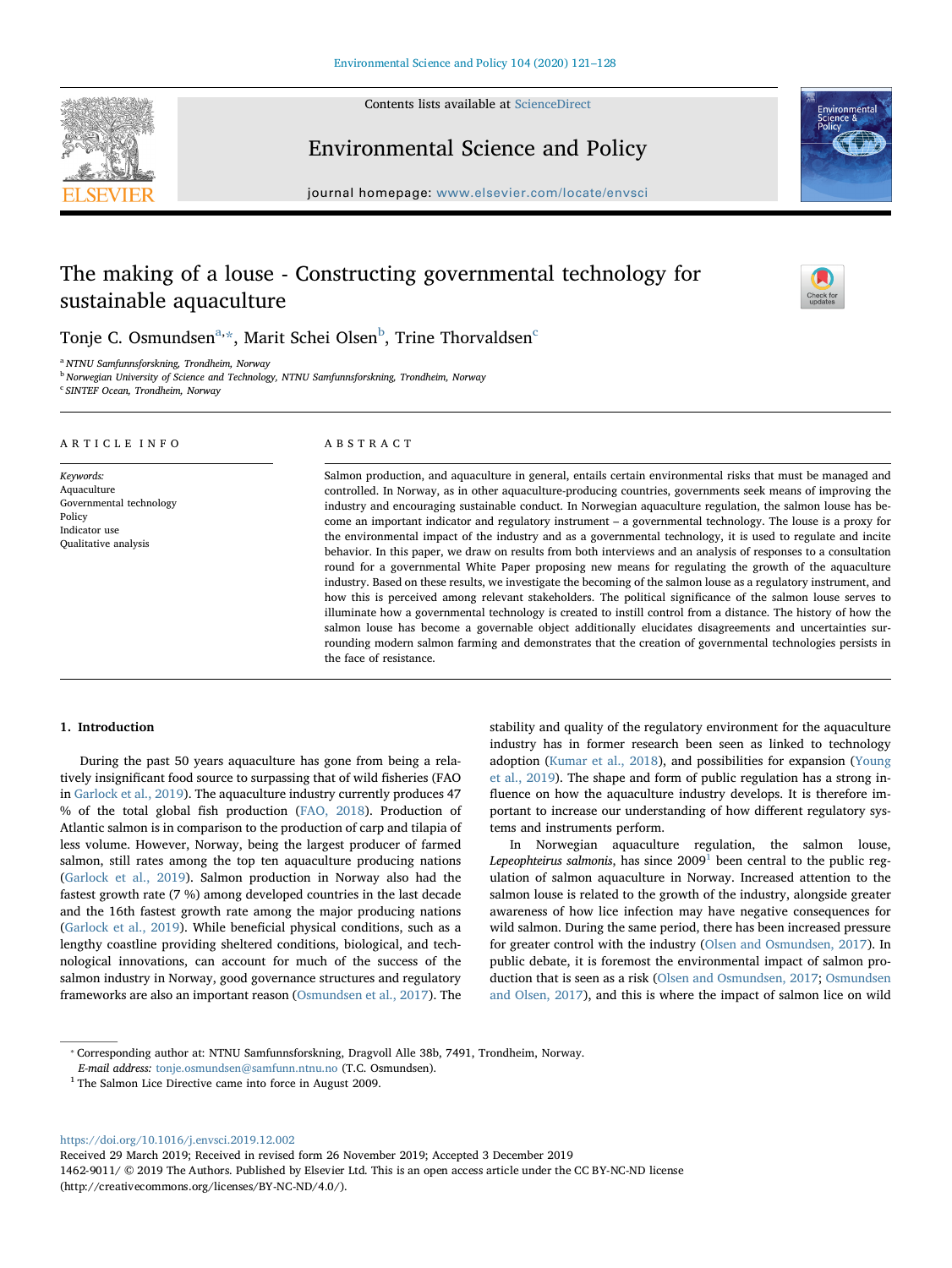salmonids takes centre stage<sup>[2](#page-1-0)</sup> [\(Misund, 2019](#page-7-7)). Salmon lice are deemed one of the biggest threats to wild salmon in Norway ([Thorstad and](#page-7-8) [Finstad, 2018](#page-7-8)). Indeed, this tiny louse has the most significant economic impact of any parasite in salmon aquaculture [\(Costello, 2006](#page-7-9)), instigating multi-million dollar commercial losses (Abolofi[a et al.,](#page-6-0) [2017\)](#page-6-0). The requirement for frequent lice counts is perceived as demanding within the industry owing to resources and costs[\(Thorvaldsen](#page-7-10) [et al., 2019\)](#page-7-10). Nevertheless, lice counts are very important since reported lice numbers may have severe implications for day-to-day production, as well as for companies' production licences. Emphasis on lice is demanding for the fish itself and for the staff, as strict delousing regulations requires more operations on the farm, causing reduced welfare for the fish, and a higher risk for unsafe operations that may lead to both escapes and possible harm to personnel [\(Holen et al., 2018\)](#page-7-11).

The problem is considered so severe that salmon louse as an indicator now permeates most of Norwegian public regulations concerning aquaculture. The political significance of this tiny louse is thus impressive, persisting in the face of heavy resistance and disagreement among public and private stakeholders alike. In this paper, the development of how the salmon louse becomes a regulatory instrument – a governmental technology- to control the aquaculture industry is discussed. In addition to constituting a parasite that threatens the salmon industry, public authorities view the louse as an objective and reliable indicator regarding human impacts on nature. Regulation of sustainability often relies on measurable parameters, and the salmon louse is easily counted and communicated. Indeed, a number serves as a point of reference: something that is transferable and easy to compare, a potential yardstick holding industrial actors accountable. However, as the empirical data for this paper demonstrates, in order to become a governmental technology, the salmon louse must be transformed and defined in ways that both simplifies and reduces the uncertainty regarding its causes and consequences. This, in turn has implications for the salmon industry as well as for legitimising public regulation and control of the aquaculture industry.

Drawing on neo-Foucauldian and constructivist perspectives, this article explores disagreement and resistance towards establishing the salmon louse as a governmental technology in Norwegian aquaculture, and discusses the possible implications of such a process.

#### 1.1. Theoretical background

Constructionist perspectives of risk, which highlight historic, social and cultural contexts, are useful for understanding why the salmon louse has become such an important representative of sustainability in the Norwegian aquaculture industry. The types of risk subjected to public regulation have changed over time. To illustrate this point, [Beck](#page-6-1) [\(1992\)](#page-6-1) uses the term risk society to describe a global society where the risks associated with modernisation, created by humans through science and technology, are placed in focus. In the risk society, environmental risks stand out. Accordingly, salmon lice and farmed salmon are perceived as anthropogenic threats to wild salmon. In environmental discourse, the louse is not merely an indicator, but becomes a symbol of the potentially dangerous and unsustainable aspects of aquaculture. Moreover, given that nature is not directly accessible, it must be represented through specific governable objects. These objects are constructed through symbolic representations of components and processes in an ecosystem [\(Johnsen et al., 2014](#page-7-12)). Thus, although some outcomes can be measured and monitored directly, indicators are employed to ascertain the condition of something through measuring something else that is easier to measure [\(Amundsen and Osmundsen, 2018](#page-6-2); [Kongsvik](#page-7-13) [et al., 2010;](#page-7-13) [Osmundsen et al., 2019](#page-7-14)). The louse represents the

environmental consequences of aquaculture and serves to create specific intervention mechanisms for governance because it can be measured, quantified, and modelled [\(Hersoug, 2015\)](#page-7-15). Indeed, it is an indicator that serves as a governmental technology.

Risk management via institutions is closely linked to accountability, responsibility, and expectations to reduce the risks in question [\(Power,](#page-7-16) [2007\)](#page-7-16). Organisations must act in ways that fulfil these expectations by demonstrating accountability ([Johnsen et al., 2014](#page-7-12)). Governmentality, as [Foucault \(1991\)](#page-7-17) defined it, is about understanding how to enable 'the conduct to conduct'. That is, how does government enable control at a distance without applying the use of direct or immediate force? Technologies of government, as [Rose and Miller \(1992\)](#page-7-18) argue, tie together the responsibility of individuals and their freedom to pursue a prescribed and standardised target. The governmentality framework provides a set of characteristics that allows us to understand how such technologies or objects are established, as well as their implications for instilling control and power ([Dean, 2010](#page-7-19); [Miller and Rose, 1990](#page-7-20); [Rose](#page-7-18) [and Miller, 1992](#page-7-18)). Therefore, the central question of governmentality is by what means are governments able to instill control and predictable conduct in society (or, pertaining to this paper, foster sustainable conduct)? Part of the answer is to alter the subjectivities of actors, which means to give the governing subjects motivation to self-regulate. Motivation arises from having received the responsibility to comply, and the threat of sanctions if not. The focus of compliance is a defined and recognised object: a governable object. Such an object must be rendered knowable, not merely as an object in itself, but as an object 'that can be governed through decentered, self-regulating means' ([Rydin, 2007](#page-7-21):611).

The construction of governable objects, as 'concrete devices for managing and directing reality' ([MacKinnon, 2000:](#page-7-22)296) can be quite varied, but often involve techniques of counting and calculation. In the realm of aquaculture, the louse can be seen as a representative of human impact on nature, and in order to perform associated inspections and control compliance, authorities need an indicator that is easily measurable. Given that the louse is visible and countable, it is an excellent candidate. As [Miller \(2001\)](#page-7-23) eloquently argues, what is counted usually counts, which may help to explain the overwhelming focus on the salmon louse and the considerable efforts made by the industry to control infestations. To govern by numbers means to apply the logic of accountancy to the realm of public management, and thus the ability to translate diverse and complex processes into a single figure. As stated in the White Paper fortifying salmon louse as an indicator for regulating aquaculture production in Norway: 'In simplifying complicated conditions, an indicator should provide a clear signal on the status or change in status' [\(Fiskeridepartementet, 2015\)](#page-7-24).

Indicators like governmental technologies and governable objects have multiple purposes and serve different interests. Both within organisations and in regulation from public authorities, control is sought by auditing a delimited number of parameters, usually quantitative ([Amundsen and Osmundsen, 2019](#page-6-3)). Although qualitative reports may contain more information, they are vulnerable to suspicions of bias; in contrast, measurements and numbers convey a reassuring 'mechanical objectivity' and methodological transparency ([Porter, 1996\)](#page-7-25). Standardised measures and indicators are mobile across contexts, facilitate commensurability [\(Espeland and Stevens, 1998\)](#page-7-26) and reduce transaction costs in a global economy [\(Busch, 2000](#page-6-4), [2011](#page-6-5)). When employed in regulation, indicators must be standardised in order to create fair and transparent competition ([Almklov et al., 2014](#page-6-6)). Indicators may serve to bridge knowledge gaps and help construct a web of commonly shared norms, conventions, and rules across different policy arenas ([Guston,](#page-7-27) [1999;](#page-7-27) [Jasano](#page-7-28)ff, 1987) thus creating consensus between actors regarding their usability. However, more often than not resistance exists towards such processes [\(Rydin, 2007](#page-7-21)). Indeed, [Strassheim and Kettunen](#page-7-29) [\(2014:](#page-7-29)260) highlight how the construction of a governable object constitutes a result of 'an intensive and complex struggle for political and epistemic authority on both sides: science as well as policy'.

<span id="page-1-0"></span> $2A$  search in Norwegian media archives (Atekst) revealed that salmon lice was mentioned in three media pieces in 1986, 186 pieces in 2006 and 4,494 pieces in 2015.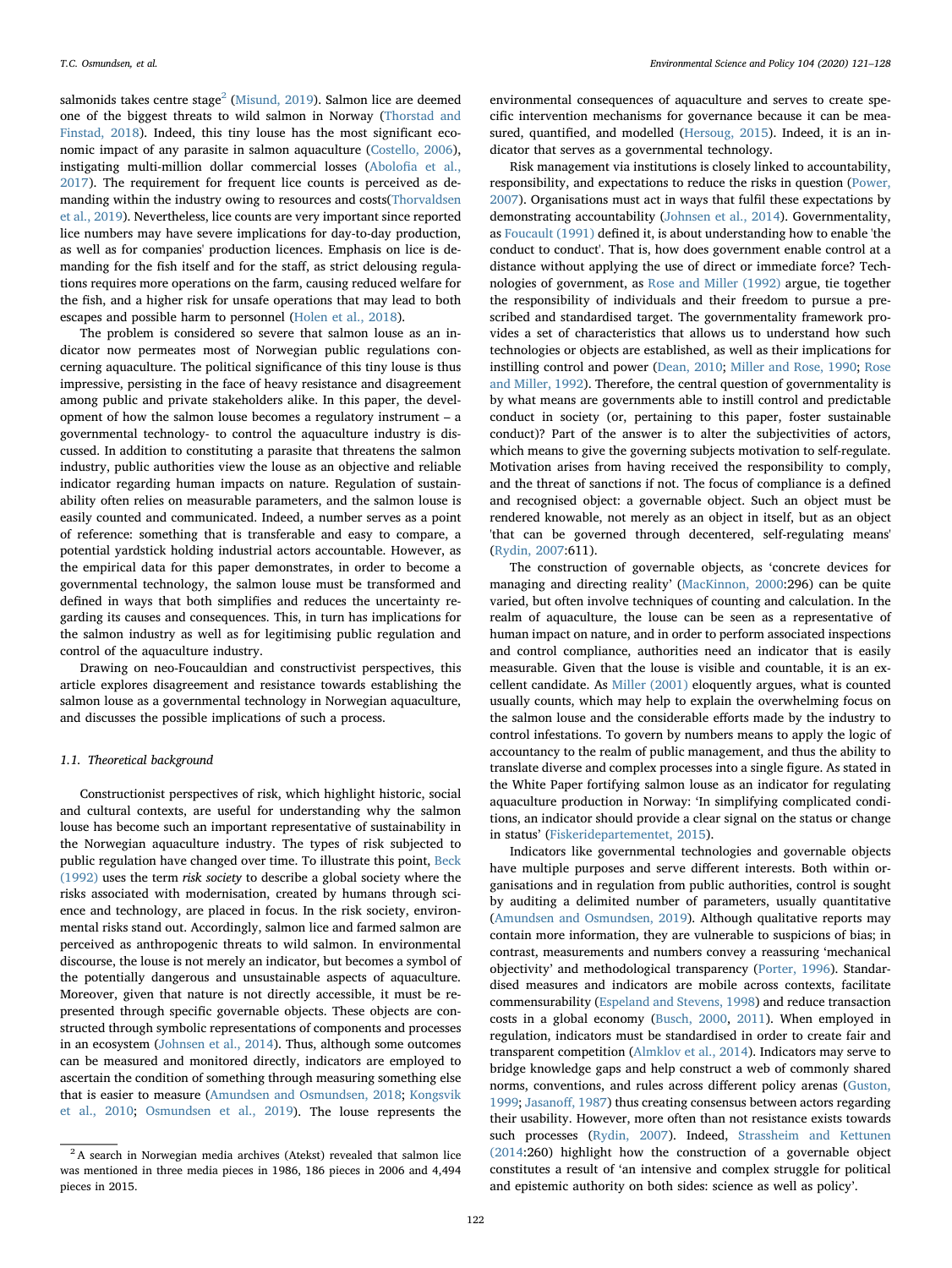The creation of governmental technologies additionally rests on mechanisms of exclusion and selectivity, here most notably modes of blackboxing [\(Callon, 1986;](#page-7-30) [Latour, 1999\)](#page-7-31) and over-simplification ([Scott, 1998\)](#page-7-32). Blackboxing is a social process where complexities are rendered invisible and obscure to give way for the production of objectivity. As [Porter \(1996](#page-7-25):27) explains, black boxes are artificial entities that are treated as units; what we see is the input and output, whereas the inside remains agreed and accepted pieces of knowledge that are rarely examined. In turn, over-simplification pertains to the narrowing of vision, thereby bringing into focus certain limited aspects of an otherwise complex reality. The aspect in focus is thus rendered legible and makes the phenomenon more susceptible to measurement and calculation ([Scott, 1998](#page-7-32)). However, this also entails that certain issues are prioritised over others.

## 2. Materials and methods

## 2.1. Empirical setting

Governmental control with the aquaculture industry was earlier based on control with production volumes, first with feed quotas, next by delimiting the production permitted in volumes, and today through Maximum Allowed Biomass (MAB) [\(Hersoug and Hovland, 2014](#page-7-33); [Hersoug et al., 2019](#page-7-34)). Environmental concerns have continuously been emphasised in regulation, but primarily through control with operations.

The salmon louse existed long before fish farming was introduced, and was known to cause wounds and discomfort in wild salmon. However, as salmon aquaculture production increased in terms of volume, salmon lice infestations increased too. This represents a problem for both farmed and wild salmon, but the main aim of specifying and regulating lice on farmed salmon is to protect wild salmonids. Fewer lice in aquaculture pens result in lower infection pressure on passing wild salmonids.

The concentration of lice in aquaculture facilities has been shown to affect and infest passing wild salmon and trout, but there is disagreement regarding the strength of the correlation between lice levels in aquaculture pens and the mortality of wild salmonids. [Karlsen et al.](#page-7-35) [\(2016\)](#page-7-35) have summarised the knowledge gaps concerning the relationship between salmon lice and wild salmonids, concluding that knowledge is medium or bad for a number of key issues pertinent to applying salmon lice as an indicator for regulation. Even though [Thorstad and](#page-7-8) [Finstad \(2018\)](#page-7-8) subsequently demonstrated that salmon lice are very likely to have a population effect on wild salmonids, disagreements and uncertainties have led to protests against the role of salmon lice as a governmental technology.[3](#page-2-0)

In 2009, the Salmon Lice Directive was passed in order to regulate the infestation levels of lice in aquaculture pens in Norway. The directive specifies how salmon lice should be counted, how treatments against lice should be conducted, and the authority of the Food Safety Authority in controlling and sanctioning breeches. It further specifies how counts should be undertaken and when, on which pens, and how many fish.[4](#page-2-1) The Food Safety Authority can reduce production on sites

that display long-term problems with lice. Accordingly, since 2015, 41 sites have been instructed to reduce production. Since 2009, the directive has been modified several times, in particular towards specifying an increasingly strict number of lice permitted. Salmon lice issues prevented the authorities from issuing ordinary aquaculture licences between 2009 and 2013, despite the government's significant ambitions for growth in the aquaculture industry. In 2013, so-called green li-cences<sup>[5](#page-2-2)</sup> were issued with special requirements calling for stricter control against salmon lice and escapees, and introducing a stricter limit for lice (0.25 level and 0.1 level). With the announcement of development licences in 2015, the salmon louse was once again made the centre of attention. These licences promote technological innovations that could combat lice and escapees. Companies with these special purpose licences can later transform them into a regular licence in exchange for a fixed price.

In 2014, the White Paper to the Storting ([Fiskeridepartementet,](#page-7-24) [2015\)](#page-7-24) proposed new means of regulating growth in the aquaculture industry, again based on lice numbers as an indicator. The Directorate of Fisheries, which has the authority to grant permits and MAB, was now to rely on lice numbers and modelled effects on wild salmon in order to regulate production volumes in the Norwegian salmon industry. In the new system, where the production sites across Norway are divided into 13 production areas, lice numbers are the sole in-dicator<sup>[6](#page-2-3)</sup> to permit or deny production growth, measured in MAB affecting all sites in the same production area. Each area receives a green, yellow or red light towards production growth based on an estimate of 'salmon lice induced mortality on wild fish'. Companies can be offered an increase in MAB if their area receives a green light, or as an exception, individual sites with extremely low lice numbers may also be offered an increase. In sum, the specific lice levels applicable to sites and companies vary extensively (across geographical areas, types of licences, and seasonal variations) and constitute a complicated system to regulate and control.

#### 2.2. Materials

The material for this article is a document analysis of responses to the consultation round for the White Paper ([Fiskeridepartementet,](#page-7-24) [2015\)](#page-7-24) proposing a new system for regulating growth in the salmon farming industry in Norway, an interview study with industry representatives, scientists and governmental agencies, and available public material (White Papers, official statistics, and policy papers).

The analysis of responses to the consultation round on the White Paper includes 56 responses from different stakeholder groups. Of these, 20 came from industry actors (both aquaculture and other industries), 15 from non-governmental organisations (NGOs), nine from governmental agencies, eight from municipalities and counties, and four from research institutes. With the aim of discussing the development of the salmon louse as a governable technology, as well as the disagreement and resistance that exists regarding this development, the responses were read and categorised. Statements regarding salmon louse as an indicator and suggestions for other indicators were noted.

<span id="page-2-0"></span> $3$  See for instance - <http://ilaks.no/risikabelt-lakse-eksperiment/> Norwegian]

<span id="page-2-1"></span><sup>4</sup> According to the Salmon Lice Directive, §6, lice are to be counted at least every seventh day with temperatures equivalent to or above 4°C, and at least every fourteenth day with temperatures below 4°C. At any time, there should be fewer than 0.5 grown females on average per fish in an aquaculture facility (§8). When a facility has more than three pens, the lice from a selection of fish from at least half of the pens should be counted each time, so that all pens are included in two consecutive counts. If the facility has three pens or fewer, lice on a selection from all pens should be counted each time. From 1 June to 31 January, counts should be conducted on 10 randomly selected fish, and from 1 February to 31 May on 20 fish. Lice should be counted and categorised in three

<sup>(</sup>footnote continued)

stages: female adult, pre-adult and chalimus. The average number is calculated based on the number in each stage from all fish examined, divided by the total number of fish examined.

<span id="page-2-2"></span><sup>5</sup> So-called 'green licences' are permits announced by the Norwegian government in 2013, with conditions promoting a higher environmental standard than before, e.g. limiting the threshold for lice numbers and medical treatments.

<span id="page-2-3"></span><sup>6</sup> To be more precise, the modelled mortality of wild salmonids based on numbers of lice in aquaculture facilities and local dispersion patterns. For further information: <http://www.imr.no/lakseluskart/html/lakseluskart.html> In the White Paper, it was foreseen that louse as an indicator would be coupled with other indicators, but this has yet to occur.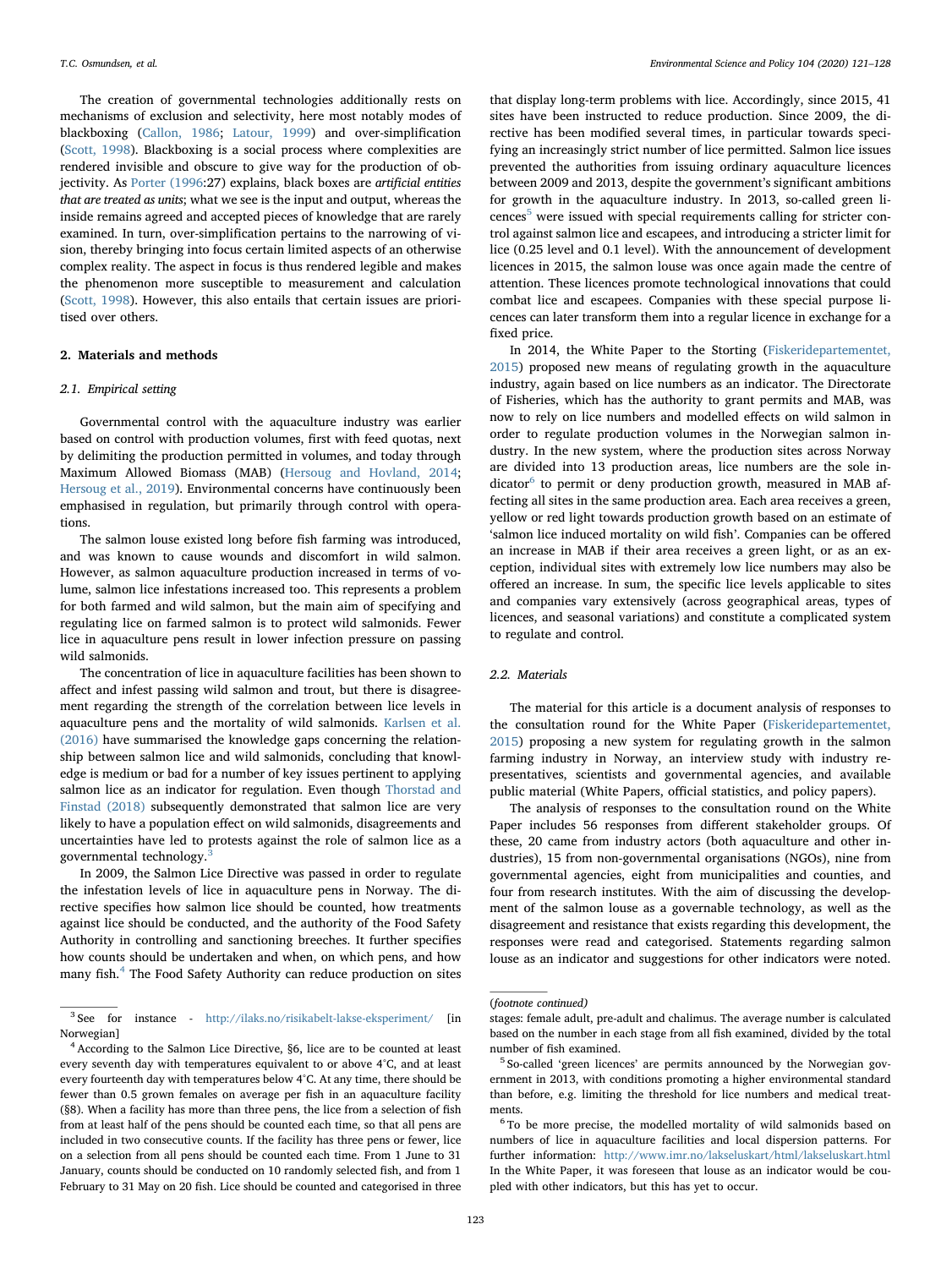Other statements concerning the consequences of using the salmon louse as an indicator were also recorded, especially pertaining to the consequences for the regulatory system and expressed uncertainties linked to the indicator itself.

The material also consists of qualitative interviews with industry and public administrators in Norway, where the scope was the potential to improve existing regulatory mechanisms and systems. This includes 53 interviews, each lasting approximately one and a half to two hours. These comprise interviews with 25 aquaculture companies (22 fish farms and three service companies or veterinaries) and 28 representatives from public authorities: (Food Safety Authorities, Directorate of Fisheries, County Governor (Climate and Environmental Department) and Counties and Municipalities. The starting point of the interviews was to study public aquaculture regulation aimed at sustainable growth, in light of current policy strategies, day-to-day regulation, and the increased focus on sustainability issues. Semi-structured interview guides were prepared to ensure that all relevant topics were covered, while at the same time allowing for follow-up questions on topics raised by the informants. The interview guides were prepared for each group of respondents allowing for questions adapted to each while maintaining comparability in types of questions and topics. After a short introduction about the background of the respondent, the interviews' main topics concerned the respondents' experience and perception of public regulation of the aquaculture industry, availability of up-to-date knowledge and information, collaboration and dialogue between public regulators and industry, and finally the main challenges facing the industry and the extent of sustainability of aquaculture production. All of the interviews were recorded, transcribed, and anonymised.

The transcribed interviews have been re-read for the purpose of this article, and the transcripts coded in categories identifying statements regarding the role of salmon lice in public regulation, regulatory frameworks and praxis, and impact and effect of regulation. The coded transcripts were compared across respondent groups (public authorities and industry), and within each group, to identify similarities and differences between respondents. To explore the salmon louse as a governmental technology and the resistance towards it, the results presented in this article focus on the discourse of regulation and sustainability in the aquaculture industry, especially regarding how our respondents frame lice, and the role of lice in characterising challenges in aquaculture. Furthermore, we also present the respondents' understandings and perceptions of the salmon louse as an indicator for sustainability.

#### 3. Results

Below we report on findings from our material highlighting the characteristics of the salmon louse being established as a governmental technology, as well as resistance to this process.

# 3.1. Expanding governmental control: establishing a proxy for environmental impact

Historically, salmon lice have not always been viewed as a problem, as a statement from one of the respondents from the aquaculture industry reveals:

"Catching wild salmon in Norwegian rivers with salmon lice was once considered a sign of quality and freshness. If the wild salmon had lice when caught, it was viewed as a strong individual that had travelled up the river so fast that the lice had not had time to be washed off" (Industry, 101).

However, considering the scale of salmon production today, the salmon louse is viewed as a severe environmental problem. This is also reflected in the responses to the White Paper, most of which express a need and willingness to develop improved environmental control, as

well as agreement that the salmon louse constitutes a good indicator of the environmental impact from salmon production. However, several responses underline the fact that self-reported lice numbers by the industry might not be trustworthy and that applying lice as the sole indicator is too narrow an approach. Moreover, some responses express disagreement with the relevance of the salmon louse as a proxy for environmental impact. For instance, the Norwegian Seafood Federation, which represents 600 companies in the seafood industry, argues against using salmon louse as a proxy for environmental impact, holding that the scientific foundation for asserting that there is a strong correlation between mortality in emigrating wild salmon and infestation levels of lice in aquaculture facilities has not been proven. On the other hand, they do support the use of lice for controlling growth in the industry, as this may induce increased motivation to control infestation levels and have a positive impact on animal welfare.

The following quotation from an aquaculture company summarises the disagreements:

"And the regulations, they are based on knowledge that we see as insufficient. It is the interaction between aquaculture and wild fish that is the reason we handle it the way we do. Just last year the Norwegian Institute for Nature Research stated, on our commission, that the knowledge we have today about the interaction between wild fish and aquaculture is not good enough. There are big knowledge gaps that need to be filled, and we probably have more such areas. If you ask someone who is an expert on handling parasites the answer will be that the regime we have today is completely wrong" (Industry, 102).

This respondent echoes the concern voiced by both respondents in interviews and responses to the White Paper: the salmon louse is important in assessing environmental impact, but provides only part of the full picture, and several knowledge gaps remain.

#### 3.2. Moving towards self- regulation and sanctions

Establishing the louse as a governmental technology means to incorporate the indicator as part of public authorities' mandate to sanction non-compliance, and to motivate industrial players to comply.

In the responses to the White Paper, concern for how the salmon louse is to be incorporated into the existing mandates of the various public authorities responsible for regulating aquaculture is voiced. The Directorate of Fisheries and the Food Safety Authority both claim that the new production area regime based on louse as an indicator will be complex and difficult to administer, and that responsibilities between the various agencies might be obscured. One of the industrial actors echoes these concerns, arguing that the proposed changes may disrupt the former division between industrial policy as a political domain and environmental or biological expertise. Several of the industrial actors recommend that awarding licences and production growth should continue to be based on price alone, and that lice and other environmental issues should be regulated through inspections (and sanctions) of day-to-day operations. In an interview, a respondent from the Food Safety Authority expressed concern about the unilateral focus on lice. In the new production area system, the louse is the sole indicator for growth, yet indicators for the health and welfare of farmed salmon are neglected.

The handling of the lice problem is also relevant for the County Governors, who are responsible for issuing discharge permits in the different counties. County Governors are increasingly concerned about discharge from delousing medication, but also consider the sharing of responsibilities across different public authorities a difficult task. As stated by one respondent:

"It's a bit strange that there are two public authorities that deal with pollution. The Food Safety Authority gives permission for the use of environmentally harmful substances and discharge, meaning delousing medication, without involvement from us [County Governor]. In our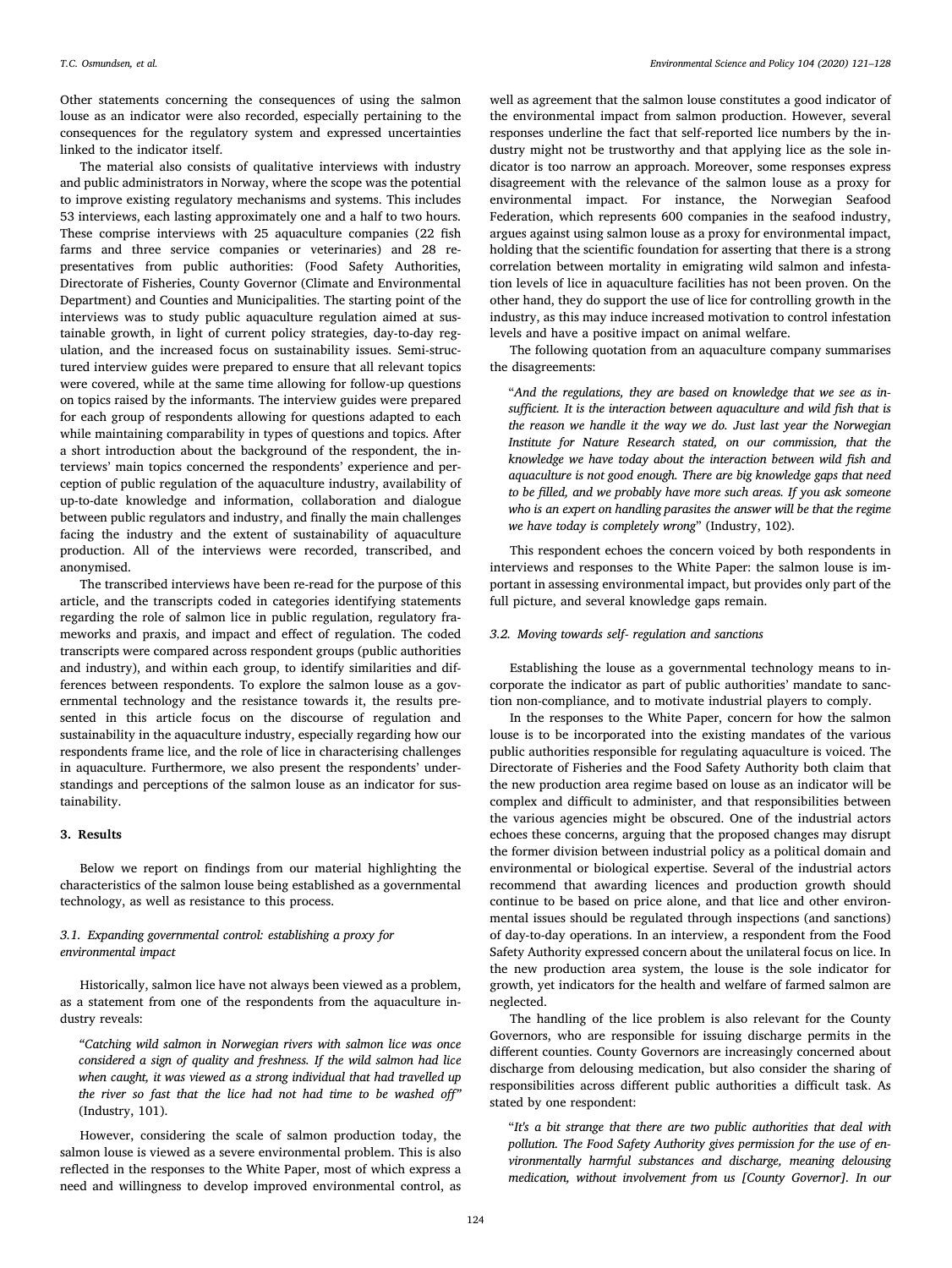legal framework there are few contradictions. They work with lice and delousing medication hoping that a better handling of it will come, because veterinary authorities evaluate disease, but perhaps they haven't considered the effects outside of the pen" (Public agency, 202).

The responses also reflect disagreement as to the sanctioning of noncompliance, and argue against establishing production areas based on collective sanctions, i.e. all producers in one area may risk reduced MAB if one producer fails to comply. What is referred to as collective sanctions in a production area receives considerable attention from the industrial actors in their responses to the White Paper, as well as from some of the counties. Indeed, a respondent from an aquaculture company states:

"The traffic light system is collective punishment; a whole area can get reduced biomass because of one producer who does not follow the regulations, and who doesn't have control with his production. The individual companies should have to reduce their production. That is what they do now. And that is the right way to do it" (Industry, 103).

A few of the public agencies also voice their disagreements with the collective sanction. For instance, one county argues that the Food Safety Authority already has the mandate to reduce biomass at a site level, and warns against a production area system based on collective sanctions.

#### 3.3. Rendering the louse knowable and governable

Science has provided knowledge that has rendered the salmon louse knowable, and enabled the transformation of the salmon louse into an indicator that fish farmers can count and authorities can control and measure. During the past 10 years, knowledge about the salmon louse has increased, and models and tools to enable decision support and statistical overviews have been developed.

On the other hand, several of our respondents question the scientific foundation and the conclusion that has been drawn. As one of the respondents from an aquaculture company states:

"The current lice situation… I am very uncertain of both the lice situation and the escaped farmed fish in the rivers. It has never been discussed. It has just been concluded that both have an impact on the wild stock. But all experiments show that perhaps it does not have such a large impact on the stocks. So, we have the Norwegian Food Safety Authority… and the authorities just implemented lice and escapes as absolute things. Because of… something I don't… I feel this discussion has never been open, in a way. It has just… The conclusions have just been made" (Industry, 105).

Respondents from public agencies also acknowledge the importance of more knowledge about the issue. As stated by a public administrator: "There is a need for more information regarding lice because the media and society in general focuses more on it" (Public agency, 202). Even though the louse is at centre stage in the regulation of aquaculture, more knowledge is required.

Some fish farmers claim that the amounts of lice currently in Norwegian fish farms are the same as 30 years ago. Some also argue that they scarcely experience lice on their fish, because the prevalence of infestations varies geographically. As stated by one respondent:

"We do not have an animal welfare issue with salmon lice in Norway. Perhaps some areas have it from time to time. But we have zero, we almost never have any lice on our fish. So, we are using up the active medication available on something we do not know why we are doing. It might be that we are doing the right thing, but I don't think we are quite sure" (Industry, 101).

The respondent highlights how geographical variation is ignored when the coordinated use of delousing medication is enforced in areas with several fish farms. Another respondent claims:

"When you look at the industry, you have a lice crisis in Trøndelag […].

But the whole industry is viewed as having a lice crisis. Last time we had a challenge [of lice] in this region was in 2009. That was seven years ago. And still… you are treated as if you have a crisis" (Industry, 104).

There is disagreement among our respondents as to whether or not the Norwegian salmon industry as a whole is experiencing augmented numbers of lice, and there is also disagreement within the industry as to the significance of the problem and how it should be combated.

This debate is echoed in responses to the White Paper: claims are made that the proposed salmon louse indicator is both too weak and too strict, and the disagreements range from how robust it is to what it actually represents. This concerns how the number of lice comes to be, and what level of lice numbers should lead to measures by the farmer or public agencies. Responses also highlight a concern that reducing the number of lice permissible will lead to more delousing operations, thus causing stress, high mortality, reduced growth, and a weakened immune system in salmon. Delousing operations may also represent a risk for the personnel and cause damage to net pens (hence causing escapes). The respondents therefore claim that there is a high cost, both for the fish and for the staff, of reducing lice infestations. Several responses (such as by research institutes) call for indicators to measure the use of medication, with the purpose of motivating the industry to apply non-medical methods against salmon lice. Most responses from the industry acknowledge the importance of using the salmon louse as an indicator, but additionally question the scientific foundation for concluding that salmon lice have a population effect on wild salmonids. Several of the NGOs' responses to the White Paper also emphasise the need to improve the scientific foundation for applying the salmon louse as an indicator and seek additional indicators. Moreover, some of the environmental NGOs conclude that compliance with the indicator should not lead to increased biomass.

One of the research institutes responsible for developing the distribution model for salmon louse, the Institute for Marine Research, acknowledges the need for more knowledge and warns against the threshold value suggested by the White Paper, but concurs with the use of the salmon louse as an indicator.

#### 3.4. Translating salmon counts into routinised modes of action

Since 2009, counting salmon lice has constituted a routine aspect of operating a fish farm, and as the permissible level of lice has diminished, the number of delousing operations has increased. Several of the responses to the White Paper question how, by whom, and where (i.e. in a pen, on a site, or in a production area) lice should be counted. An issue that is frequently raised pertains to whether counting by the producers themselves can be reliable, as the potential exists to game the system. Both responses to the White Paper and interviews reveal concerns about the dilemmas involved in handling the farmed fish at increasingly lower levels of lice.

Additional delousing operations have unintentional consequences, including the augmented transportation of fish increasing the possibility of transmitting diseases and reducing fish welfare. As a respondent from the Directorate of Fisheries explains: "There are some who think that one has been too strict on regulating lice levels, and that it has brought more problems than solutions" (Public agency, 203). Certain dilemmas are involved, as combating lice with delousing medication is understood to affect the marine environment, especially crustaceans. Moreover, physical handling of the farmed salmon when delousing is harmful and stressful, and being reared into well boats for delousing causes wounds that may weaken their immune system. As the following statement from a respondent at the Directorate of Fisheries concerned with fish welfare illustrates:

"If you have two million fish at one fish farm, and you have a loss of 20 per cent, or you have a mortality of 20 per cent, 400,000 fish disappear. It is not a pretty picture. There is something about natural mortality rate in fish that you can't put 1,000 fish in the ocean and expect that 1,000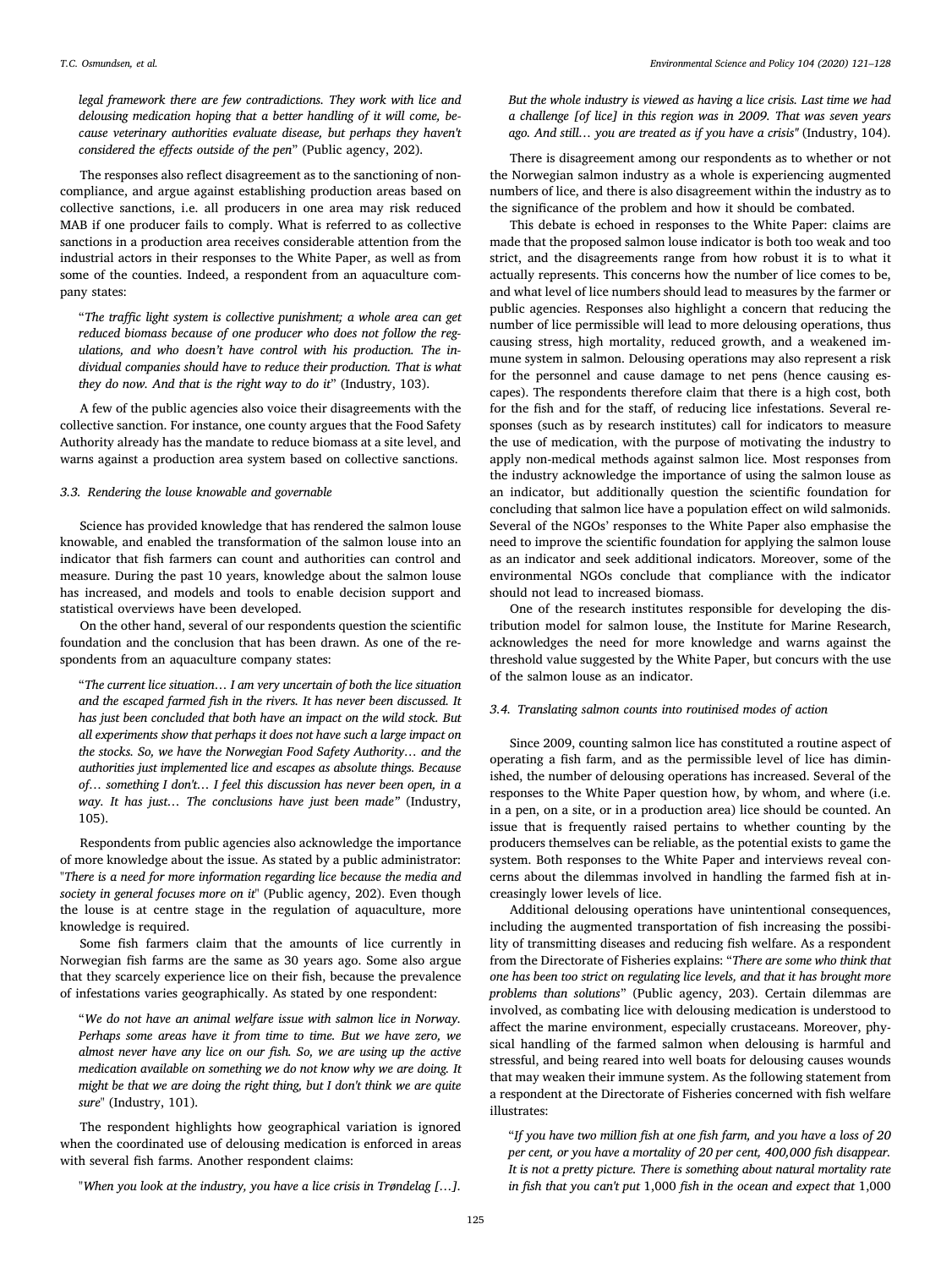fish will make it no matter how well you treat them, really. But 20 per cent and more, that's not good. No, the fish are handled a lot more. They are handled too much. In and out of well boats, lice treatments and stressing, perhaps moving" (Public agency, 204).

Furthermore, respondents from the county administration are sceptical of the emphasis on lice, especially in the media:

"An optimal environment is the safest way to avoid disease. Stress causes disease. Delousing on low occurrences of lice also causes stress, especially if you use hydrogen peroxide and need to delouse in a well boat. We have received comments from the veterinary inspector that this is not justifiable for animal health. But society has made some conditions here… The media and society in general do not have professional insight into this… but there is no room for discussion. You do not get your message across and few dare to try" (Public Agency, 205).

In the same vein, a respondent from the industry explains the consequences of the regulations: "What we are in the middle of now – a lice discussion – the way the regulations demand that we handle lice in situations in periods where there is a big risk related to mortality for example, is not sustainable" (Industry, 102). The potential effects of combating lice (whether via medication or technology) on the environment, wild salmonids, and farmed fish constitute the centre of attention for many of the stakeholders' discussions, especially those in the industry.

## 3.5. Standardising louse counts across time and space and disciplining through naming and shaming

While louse counts have been routine operations on salmon farms since 2009, it was through the publication of a so-called "lice list" that the public authorities (Food Safety Authority) in 2015 increased the pressure to comply. Lice counts from individual farms along the coast were thus compared and publicly announced three times a year, naming and shaming those who had exceeded the permitted numbers of lice for a longer period of time and who had been given a warning or decision to reduce biomass. Standardising louse counts across time and space, and naming and shaming those who do not comply is viewed as a way to "discipline" the industry into compliance, as explained by a respondent from the Food Safety Authority: "It works like self-discipline, because it is not OK to end up on that list, with poorer results than your neighbour. We will not see any improvement unless somebody feels that it is a bit uncomfortable" (Public agency, 320).

However, the industry perceives the publication of the lice list as unnecessary and claims that it will have negative consequences for public opinion:

"Many politicians still believe that the industry has a problem with lice because we are unwilling, and if the industry is willing to put enough money into the machine we will remove all lice. […] This is a total lack of knowledge. And of course, this [perception] does not improve when researchers claim they have the solution. We face the same challenge with the vendors saying "we can kill the lice. We have the solution". All of this information from actors around the industry, with their own agendas, contributes to this misconception of the situation" (Industry, 305).

The standardisation of lice numbers across time and space, and the publication of lice numbers are not considered in the White Paper, and few of the responses thus reveal perspectives on the matter. Nevertheless, a couple of responses indicate how the causes of infestations may be external to the farm. One of the producers argues that companies with large sites will influence the level of lice in a production area more than companies with smaller sites, due to their greater biomass. The response points to the fact that although counts are conducted in individual pens and farms, the causes of infestations may actually be neighbouring farms and currents. Standardising counts across time and space is thus deemed problematic.

#### 4. Discussion

The results of this article illustrate resistance and disagreement regarding the establishment of the salmon louse as a governmental technology in Norwegian aquaculture. To become a governmental technology, the louse needs to be rendered knowable, an object that can be governed through decentred self-regulating means [\(Rose and Miller,](#page-7-18) [1992\)](#page-7-18). This necessitates consensus regarding what the louse represents – a threat to wild salmonids – and reliance on the counts made by fish farmers. Through the White Paper, the government suggested boosting the industry's motivation to reduce lice infestations by linking low levels to promises of increased growth in production, and the threat of sanctions (such as reduced biomass) where the industry fails to comply. While the results demonstrate that most stakeholders consider the salmon louse important in assessing environmental impact, there is widespread concern that the indicator is only partial and that knowledge gaps need to be filled. Industrial actors and public authorities also argue against the introduction of collective sanctions, as well as against obscuring divisions between different public authorities and their respective mandates. The findings show that there are disagreements regarding the degree of impact on wild salmonids, whether the lice infestations are equally problematic at all sites and geographical areas, and the robustness of the indicator. Another characteristic of the salmon louse as a governmental technology is to translate lice counts into routinised modes of action [\(Hersoug, 2015;](#page-7-15) [Rose and Miller, 1992](#page-7-18)). Industrial actors and public authorities, among others, voice concern over the dilemmas involved in treating salmon at low levels of lice infestations, which they perceive as undermining fish welfare (and even causing mortality), encourage gaming the system through reporting lower levels of lice than is the case, and increased escapes due to a higher frequency on operations.

The final characteristic of establishing a governmental technology is to standardise louse counts across time and space, and to encourage self-discipline through naming and shaming [\(Rydin, 2007\)](#page-7-21). The standardised lice counts and publicly available indicator trends have a clear normative directionality that stimulate improved performance, and encourage self-discipline. The 'naming and shaming' of the industry through publicly available lice data seeks to influence behaviour and enables comparisons to be made across time and space. There are divergent opinions as to the consequences of publishing the names of the sites that exceed lice numbers, and a few of the responses to the White Paper voice disagreement regarding the standardisation of lice counts.

The salmon louse as a governmental technology apparently lacks the capacity to create consensus among stakeholders. The political career of the louse has persisted despite disagreement and resistance from various stakeholders. [Strassheim and Kettunen \(2014\)](#page-7-29) describe a similar trajectory when investigating the scientific approval of facts through intensive and complex struggles for epistemic authority. They find that this especially applies to circumstances where it is difficult to validate knowledge, akin to the situation in aquaculture ([Osmundsen](#page-7-2) [et al., 2017](#page-7-2)).

The results demonstrate resistance to the political career of the salmon louse as a governmental technology. The process is characterised by disagreements between those who emphasise that knowledge gaps and uncertainties must be filled before refining the system, and those who hold that the knowledge is sufficient and will be improved by installing the system. As such, the application of the louse as a governmental technology can be seen as part of an intention to improve the regulatory framework and a means to attain knowledge.

#### 4.1. The implications

There are at least four implications of the salmon louse as a governmental technology. First, in order to become an indicator, disagreements and uncertainties must be concealed through processes of blackboxing [\(Callon, 1986;](#page-7-30) [Latour, 1999;](#page-7-31) [Porter, 1996\)](#page-7-25). All the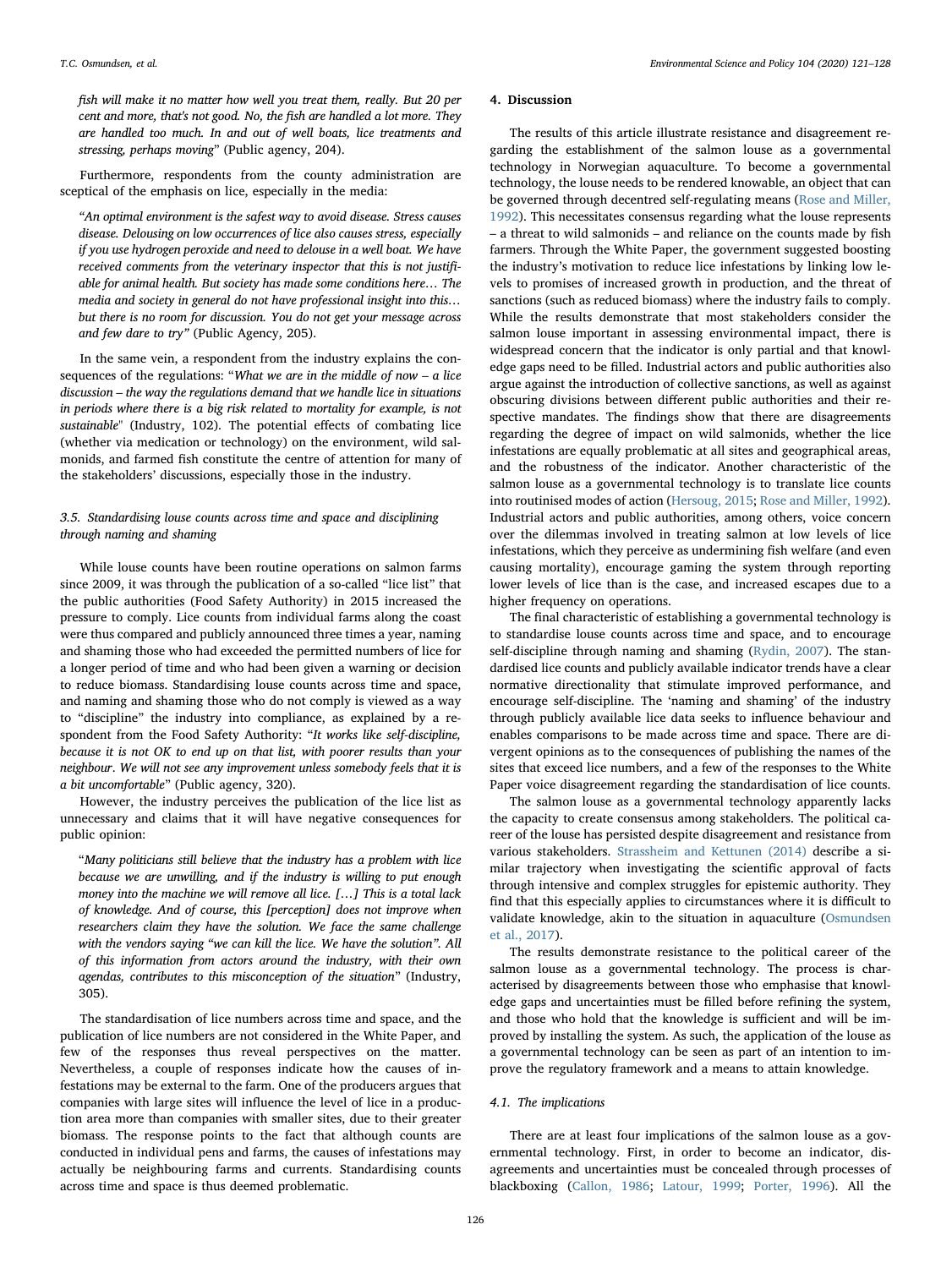reservations, guesswork, judgments, decisions, uncertainties, and inconsistencies that enabled the salmon louse to become an indicator of environmental impact are obscured; hence the number is portrayed as neutral and objective. Indeed, public authorities and others present and discuss numbers of lice as a neutral fact and provide a skewed impression to the public of what the indicator represents. Certainly, an impression is created that lice counts represent routine operations that are not susceptible to creative gaming or bias. An impression is also made that even though medical treatments against lice should be limited, other measures such as cleaner fish and technological solutions are readily available. Such measures have negative consequences for fish welfare, causing stress and mortality ([Holen et al., 2018\)](#page-7-11), also for the cleaner fish (e.g. lumpsuckers), and are not as effective and available as one would think. Thus, our respondents have revealed the disagreements and uncertainties that the salmon louse as a governmental technology entail.

Second, blackboxing serves to position responsibilities and power. The aquaculture industry bears much of the responsibility for severe lice numbers, but the predominance of the salmon louse as an indicator also conceals numerous complex relationships between cause and effect. When these are obscured, the industry additionally holds responsibility for conditions and circumstances beyond their control and influence, even though these are better managed through a combination of private and public regulation ([Osmundsen et al., 2017\)](#page-7-2). Furthermore, controlling lice has become a collective responsibility, as augmented lice numbers in production areas include several fish farms that are measured and sanctioned. Establishing the louse as a governmental technology affords power to some and responsibilities to others. Given that the salmon louse represents accepted/unaccepted environmental impact, the Directorate of Fisheries now has the power to reduce MAB in production areas where lice numbers are too high. In contrast, such a sanction was only available to the Food Safety Authority at the sitelevel in the past.

An indicator by its nature constitutes a simplified representation of reality [\(Kongsvik et al., 2010](#page-7-13)). Indeed, although the salmon louse has become a star with tremendous power in the regulation of aquaculture, it can only say something about a tiny piece of a complex reality. The third implication of relying too much on one indicator is that the focus on the louse becomes so narrow that other issues are placed outside of focus. Both industry and regulators spend considerable time and effort counting and controlling lice, whereas important issues such as diseases and other parasites receive less attention. Furthermore, by placing such an emphasis on local externalities of aquaculture production, important broader scale impacts of the industry are, to a large degree, not addressed ([Amundsen et al., 2019](#page-6-7)).

The fourth and final implication is that the importance of controlling the louse is so paramount to the industry that all energy is expended in this task. This includes most technological, biological, and managerial innovations and investments that are currently made, resulting in less effort applied to other issues. The aquaculture industry views the louse as a threat to its environmental credibility and reputation (Vilde Steiro [Amundsen et al., 2019](#page-6-7)). It is therefore important for the industry that they are seen to take the problem seriously, following regulations and implementing measures to combat salmon lice, in spite of the negative consequences of such efforts. Negative and unintended consequences can be increased transportation of fish augmenting the transmission of diseases and reducing fish welfare, the use (and subsequent death) of cleaner fish, and the stress and deterioration of welfare among salmon due to treatment.

The White Paper also discusses the use of other indicators, and while the responses are mixed, the conclusion was that other indicators must wait until more knowledge has been attained. Several issues besides lice may well become candidates for governable objects and indicators for sustainability, including mortality rates and losses, use of medication, escape of fish, discharge, parasites and viruses, fish behaviour (e.g. welfare and stress), and fish growth (i.e. food intake).

Indicators that represent these issues are being used to guide management strategies and to report on environmental impacts, but they have not become governable objects to the same extent as the salmon louse. Based on the argument presented in this paper, this may be because none are precise enough or as easily countable. However, in the future, such indicators may also be included as governmental technology in the same manner.

## 4.2. Concluding remarks

In the salmon farming industry in Norway, the salmon louse has been called upon to encourage responsible rearing of salmon, to improve decision-making, to reduce environmental impacts, and ultimately, if combated, to promote production growth in the industry. In spite of resistance and an intense struggle for political and epistemic authority, the salmon louse has persevered as an indicator, and today permeates the Norwegian regulation of aquaculture. As a protagonist in the public administration of aquaculture, the salmon louse represents the environmental consequences of salmon production: it protects the wild salmon, serves as a yardstick for public regulators, and enables the industry to demonstrate accountability. The louse is thus plastic enough to serve as a common reference for seemingly contradictory positions regarding aquaculture, despite the lack of consensus. A question that only time will answer is whether this should be seen as governmental craftsmanship, allowing for control from a distance, or simply a failure to create consensus among the numerous stakeholders concerned with the role of aquaculture production.

## Authors' contributions

Each author has read and approved the final version and all made important contributions. TCO: Initiation of the study, data collection (document analysis). All authors: Conception and design, data collection (interviews), analysis and interpretation, writing the article, critical revision of the article, final approval.

#### Declaration of Competing Interest

The authors declare that they have no known competing financial interests or personal relationships that could have appeared to influence the work reported in this paper.

### Acknowledgements

The data collection, analysis, and preparation of the manuscript was funded by the Norwegian Research Council grant no. 234139 and grant no. 254841. We are grateful to our respondents for their participation in the study, and to the anonymous reviewer providing valuable feedback.

#### References

- <span id="page-6-0"></span>Abolofia, J., Asche, F., Wilen, J.E., 2017. The cost of lice: quantifying the impacts of parasitic sea lice on farmed salmon. Mar. Resour. Econ. 32 (3), 329–349. [https://doi.](https://doi.org/10.1086/691981) [org/10.1086/691981.](https://doi.org/10.1086/691981)
- <span id="page-6-6"></span>Almklov, P.G., Rosness, R., Størkersen, K., 2014. When safety science meets the practitioners: Does safety science contribute to marginalization of practical knowledge? Saf. Sci. 67, 25–36. [https://doi.org/10.1016/j.ssci.2013.08.025.](https://doi.org/10.1016/j.ssci.2013.08.025)
- <span id="page-6-3"></span>Amundsen, V.S., Osmundsen, T.C., 2019. Virtually the reality: negotiating the distance between standards and local realities when certifying sustainable aquaculture. Sustainability 11 (9), 2603. [https://doi.org/10.3390/su11092603.](https://doi.org/10.3390/su11092603)
- <span id="page-6-7"></span>Amundsen, V.S., Gauteplass, A.A., Bailey, J.L., 2019. Level up or game over: the implications of levels of impact in certification schemes for salmon aquaculture. Aquac. Econ. Manage. 23 (3), 237–253. [https://doi.org/10.1080/13657305.2019.1632389.](https://doi.org/10.1080/13657305.2019.1632389)
- <span id="page-6-2"></span>Amundsen, V.S., Osmundsen, T.C., 2018. Sustainability Indicators for Salmon Aquaculture. pp. 20–29. [https://doi.org/10.1016/j.dib.2018.07.043.](https://doi.org/10.1016/j.dib.2018.07.043)
- <span id="page-6-1"></span>[Beck, U., 1992. Risk Society: Towards a New Modernity. SAGE](http://refhub.elsevier.com/S1462-9011(19)30315-6/sbref0030).
- <span id="page-6-4"></span>Busch, L., 2000. The moral economy of grades and standards. J. Rural Stud. 16 (3), 273–283. [https://doi.org/10.1016/S0743-0167\(99\)00061-3.](https://doi.org/10.1016/S0743-0167(99)00061-3)
- <span id="page-6-5"></span>Busch, L., 2011. Food standards: the cacophony of governance. J. Exp. Bot. 62 (10), 3247–3250. [https://doi.org/10.1093/jxb/erq439.](https://doi.org/10.1093/jxb/erq439)